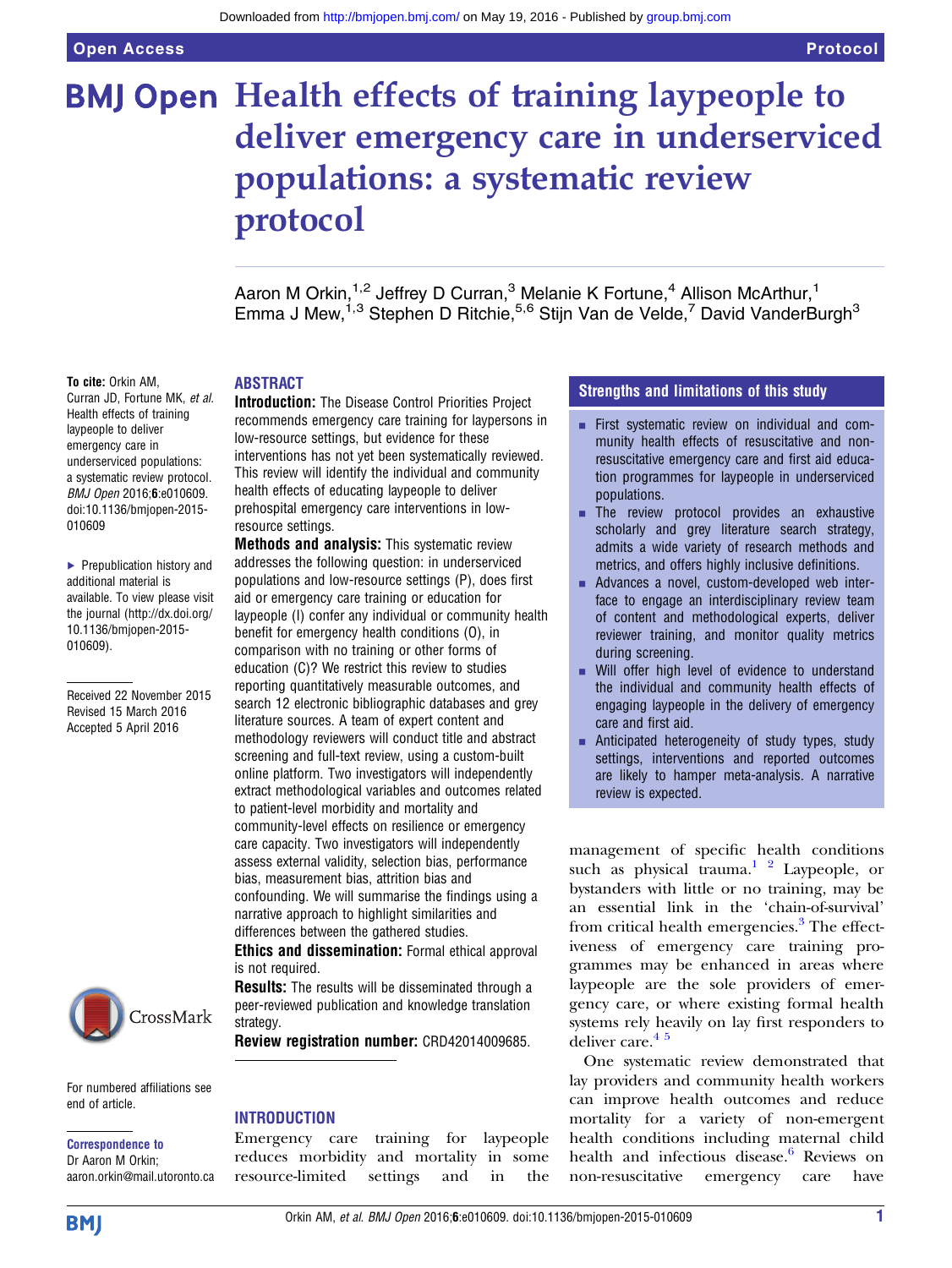demonstrated that first aid education increases helping behaviour, scores on first aid tests and simulation and confidence in administering first aid.[7 8](#page-6-0) A systematic review on task shifting for emergency care to nonphysician healthcare workers in Uganda identified potential benefits related to access to care and cost effectiveness, but did not specifically address laypeople in emergency care systems.[9](#page-6-0) A systematic review on trauma first aid concluded that interventions provided by laypeople show a potential to reduce trauma mortality.<sup>10</sup> Bystander cardiopulmonary resuscitation (CPR) significantly improves out-of-hospital cardiac arrest survival, and the United States Institute of Medicine has called for a national public awareness and CPR training campaign.<sup>11</sup> <sup>12</sup> The International Liaison Committee on Resuscitation 2015 Consensus on First Aid Science provided a weak recommendation that education and training in first aid would improve morbidity and mortality from injury and illness.<sup>11</sup> <sup>13</sup>

Guidelines and scientific reviews on first aid interventions are derived largely from studies based on inhospital practices or studies of emergency medical services.<sup>[7 14](#page-6-0)</sup> The Disease Control Priorities Project recommends emergency care training for laypersons in low-resource settings, but the patient and community health effects of this training have not been reviewed systematically.[15](#page-6-0) Though first aid education remains a global and ubiquitous practice, it is unclear what emergency health conditions laypeople can treat effectively, what emergency interventions laypeople can deliver effectively, and in what settings and populations. The goal of this systematic review is to identify the individual and community health effects of training laypeople to deliver prehospital emergency care interventions in underserviced populations and low-resource settings.

#### **METHODS**

#### Protocol registration and timeline

This protocol is reported according to the Preferred Reporting Items for Systematic Reviews and Meta-Analyses extensions for systematic review protocols and reviews on health equity (PRISMA-P and PRISMA-E, see online supplementary appendix  $A$ ).<sup>[16 17](#page-6-0)</sup> Our team registered a standard version of the protocol through PROSPERO (the International Prospective Register of Systematic Reviews), and will manage necessary protocol amendments through this interface. (Protocol No. CRD42014009685). The Cochrane Handbook for Systematic Reviews of Interventions informs the methods described in this protocol.<sup>[18](#page-6-0)</sup>

Preliminary searching and development of the search strategy occurred January to June 2014. Development of the complete protocol, review team and data management system occurred June 2014 to November 2015. Reviewer training, title and abstract review and full-text review is anticipated for February 2016–September 2016. Data extraction, analysis and manuscript preparation is anticipated to be completed by March 2017.

#### Review question

This systematic review addresses the following question: in underserviced populations and low-resource settings (P), does first aid or emergency care training or education for laypeople (I) confer any individual or community health benefit for emergency health conditions (O), in comparison with no training or other forms of education (C) over any duration of time (T)?

- ▸ Population (P): Underserviced populations and populations in low-resource settings.
- ▸ Intervention (I): Any training or educational intervention regarding resuscitative and non-resuscitative first aid or emergency care delivered to laypeople.
- ▸ Control/comparator (C): Comparators may include no educational intervention, or the comparison of two different educational interventions. In the case of non-controlled studies, no comparator will be required.
- ▸ Outcome (O): Any individual or community health outcomes of these interventions, including any effects on morbidity, mortality, community capacity or community resilience. As such, individual and community health effects are defined broadly and holistically to favour any kind of measurable health outcome. These include primary outcomes related to physical or mental health, as well as secondary outcomes related to social indicators of health (ie, community capacity or resilience).
- ▸ Time (T): Studies of any duration, beginning after 1984.

#### Definition of terms

'Laypeople' refers to community members who have no professional certificate or health education degree. These individuals may have received training to promote health or to carry out some healthcare services. This definition aligns with terminology from previous systematic reviews on lay healthcare providers and non-resuscitative first aid. $6^{6}$  7 For the purpose of this review, 'laypeople' excludes paraprofessional cadres of healthcare workers such as community health workers. For example, a community health worker is not a layperson if employed primarily as a health worker, but a miner with first aid training is a layperson if employed primarily in mining but tasked with specialised occupational first aid duties. Providers with professional certifications who are employed to administer first aid are excluded from the layperson category, such as Registered Practical Nurses, Community Health Workers, Emergency Medical Technicians, even if they are not employed by a healthcare organisation. For example, an Emergency Medical Technician employed at a sporting event or mass gathering would not be a layperson.

Emergency care and first aid refer to the initial care of the acute manifestation of any illness or injury where the time from problem identification to treatment should occur within minutes or hours to reduce suffering, morbidity or mortality.<sup>19</sup> This includes, but is not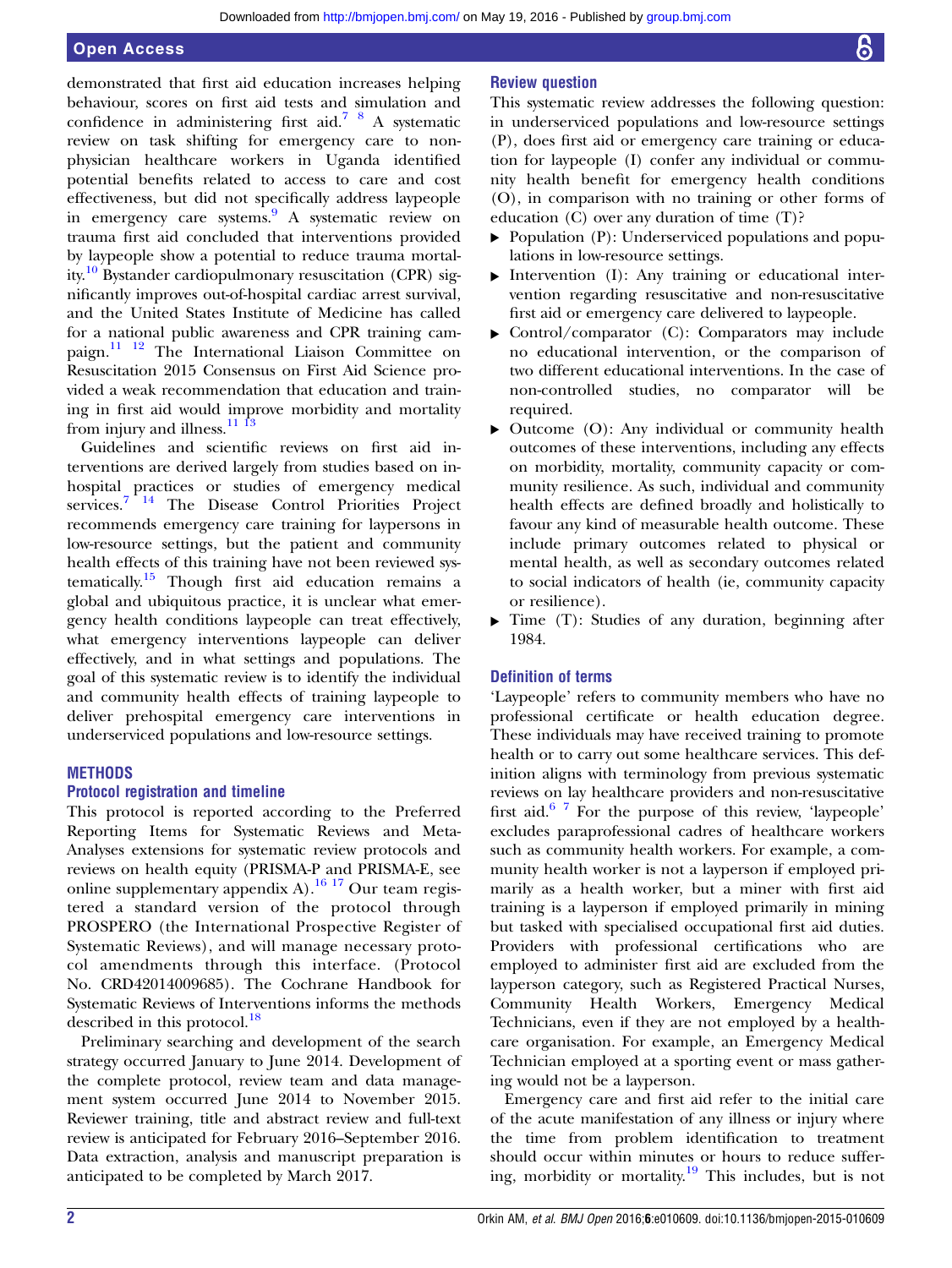<span id="page-2-0"></span>limited to, injuries and environmental exposures, myocardial infarction, stroke and acute manifestations of chronic diseases such as diabetes, mental health disorders or substance misuse. Emergency care provided by laypeople may be definitive or may result in the transfer of care to professional clinicians. When provided by laypeople, emergency care includes but is not limited to first aid interventions as defined by the American Heart Association and American Red Cross, the European Resuscitation Council, or by other international first aid guidelines.[19 20 21](#page-6-0) Our definition of emergency care is therefore comparatively broader than those used for first aid guidelines and consensus statements.<sup>[14](#page-6-0)</sup> Emergency care and first aid does not include intrapartum or neonatal care because previous reviews have explored lay midwifery, lay birth attendants and doulas, and because routine pregnancy or birthing is not consid-ered an illness.<sup>[6](#page-6-0)</sup>

Underserviced populations or low-resource settings refer to groups of people who face barriers to accessing prehospital emergency services. Barriers may include geographical, financial, occupational, sociopolitical, racial and ethnocultural, infrastructural or informational factors. Based on this definition, these populations include, but are not limited to, rural or remote populations, occupational settings with specific needs, low and middle income countries, or populations in wellresourced settings that face access barriers to otherwise developed services. $22-24$  $22-24$  These definitions capture all populations included in a previous Cochrane review on lay providers in the delivery of maternity care services in low-resource settings, but are substantially broader due to the inclusion of individuals who may reside in wellresourced settings but face other barriers to accessing emergency care.

Educational programmes are initiatives designed to confer knowledge or change attitudes and behaviours about identifying or responding to emergency health conditions. Educational programmes include but are not limited to first aid skills training programmes known as first aid or first responder training courses, but our definition is more inclusive to allow for any form of emergency care education. Educational programmes may use any

teaching and learning modality or tools (eg, written, electronic, verbal, experiential, observership, simulation, scenario etc), and may be targeted or more widely disseminated (eg, a programme that delivers workplace anaphylaxis education to school teachers, or a public poster campaign about first aid for choking).

#### Types of study

We restrict this review to studies reporting quantitatively measurable outcomes and will exclude purely qualitative studies. Few emergency care education initiatives in lowresource settings have been studied using randomised controlled trials (RCTs). For this reason, we will include studies and programme evaluations based on fit-for-purpose, and are not limiting the scope to RCTs. The following study types are eligible for inclusion: RCTs and variants, observational studies (case control studies, cohort studies, cross-sectional studies), quasiexperimental designs, case series studies, programme evaluations and quality improvement studies.

#### Date and language restrictions

We will include scientific studies published within the past 30 years (1984–2014) in the search to reduce the yield to a feasible volume. Following the initial review and analysis, we will update the search to the present date to capture recent publications. Language of publication does not restrict inclusion, though English search terms were used to identify studies. Where English search terms yield study information in languages other than English, French, Dutch, Norwegian and German, we will translate the title and abstract using Google Translate for title and abstract review, full-text review, data extraction and risk of bias assessment.<sup>[25](#page-6-0)</sup>

Table 1 summarises the study inclusion and exclusion criteria.

#### SEARCH

In accordance with best practices in systematic review designs, we executed informational and search strategies in collaboration with a medical and public health information scientist (AM).26–[28](#page-6-0)

| Inclusion and exclusion criteria for systematic review<br>Table 1                                                                                                                                                                                                                                                                                                                                                                                                                                                                                                                                                                                          |                                                                                                                                                                                                                                                                                                    |
|------------------------------------------------------------------------------------------------------------------------------------------------------------------------------------------------------------------------------------------------------------------------------------------------------------------------------------------------------------------------------------------------------------------------------------------------------------------------------------------------------------------------------------------------------------------------------------------------------------------------------------------------------------|----------------------------------------------------------------------------------------------------------------------------------------------------------------------------------------------------------------------------------------------------------------------------------------------------|
| <b>Inclusion criteria</b>                                                                                                                                                                                                                                                                                                                                                                                                                                                                                                                                                                                                                                  | <b>Exclusion criteria</b>                                                                                                                                                                                                                                                                          |
| • Quantitative measure of health outcome<br>$\triangleright$ Any emergency health condition<br>Analysis concerns people who face barriers to accessing conventional prehospital emergency<br>services (full study population or subgroup)<br>Educational intervention regarding resuscitative or non-resuscitative first aid or emergency care<br>► Target population for the educational intervention has no formal professional certificate or<br>health education degree, is not employed primarily in the delivery of healthcare, and/or is<br>performing first aid as a citizen rather than an organisational employee or volunteer<br>representative | $\triangleright$ No quantitative<br>assessment<br>No acute health<br>$\blacktriangleright$<br>condition<br>$\blacktriangleright$ No underserviced<br>population<br>$\triangleright$ No laypeople<br>$\triangleright$ No educational<br>intervention<br>$\blacktriangleright$ Published before 1984 |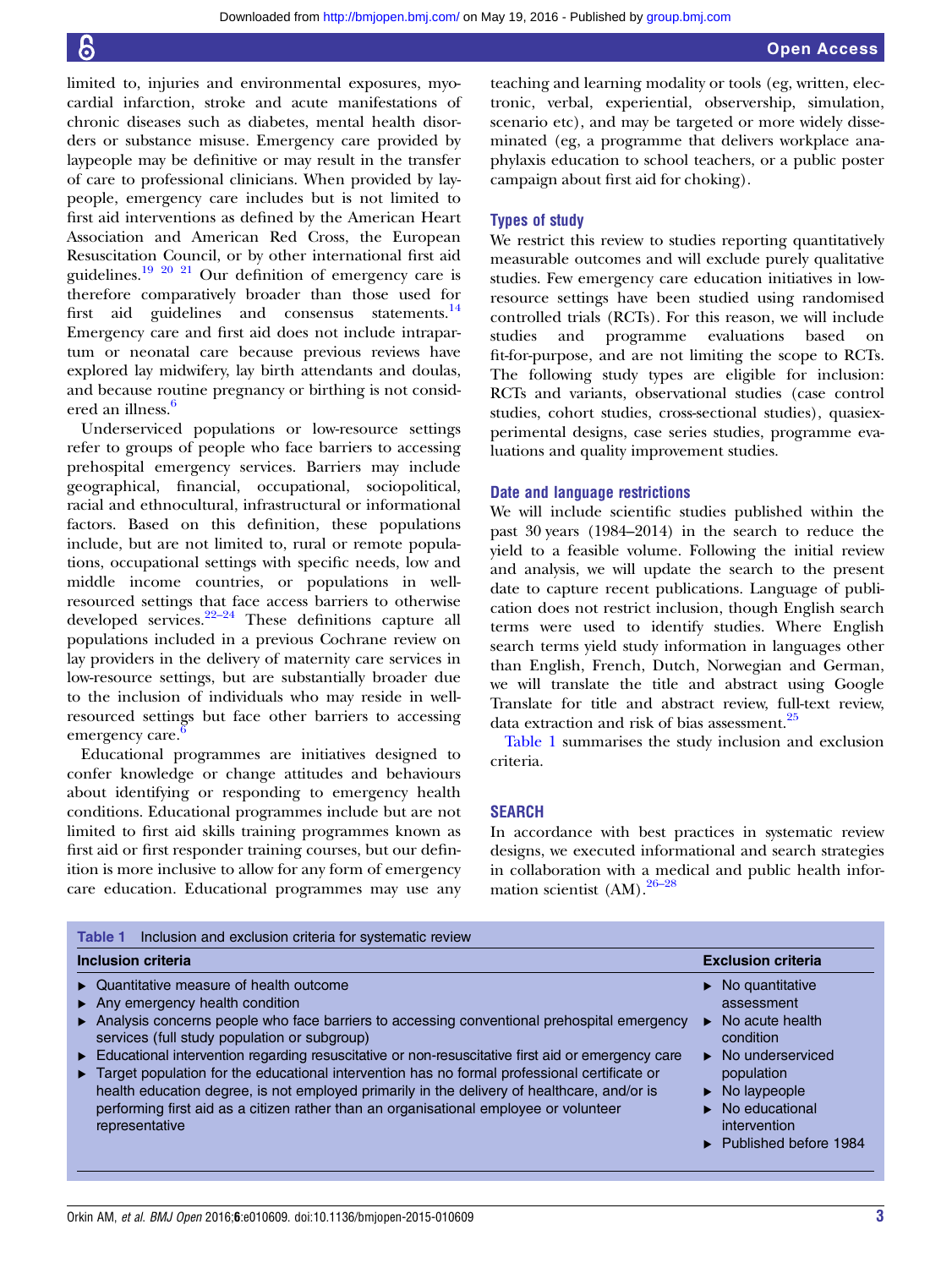## Open Access

#### Data base search

We searched the following electronic bibliographic databases MEDLINE, Embase, Cumulative Index to Nursing and Allied Health Literature (CINAHL), Scopus, SocINDEX, PsycINFO, Educational Resources Information Center (ERIC), Cochrane Database of Systematic Reviews, African Index Medicus (AIM), Index Medicus for the WHO Eastern Mediterranean Region (IMEMR), Latin American and Caribbean Center on Health Sciences Information (LILACS), Index Medicus for South-East Asia Region (IMSEAR) and Transport Research International Documentation (TRID).

We harvested search terms from known literature reviews on layperson training interventions and articles identified by snowball searches using PubMed's 'Related Articles' feature. $6$  We used these terms to develop a preliminary MEDLINE search strategy to find articles on prehospital emergency care education interventions for laypeople. We screened the results of this preliminary search to identify studies for inclusion in a representative sample set of relevant articles for search term relevancy evaluation. We used this set to test the precision and recall of terms and inform the final selection of search terms.

We developed a two-concept search strategy designed to retrieve articles containing at least one search term (controlled term or keyword) from the 'prehospital care' and 'layperson' concepts. We searched keywords in the title, abstract and 'keyword heading' fields where available.

We selected search terms for prehospital care for strategy inclusion based on treatment intervention (first aid, CPR, etc) rather than health condition (frostbite, myocardial infarction, etc). Search terms for specific health conditions were tested but not included because they returned many false hits without retrieving new unique articles. The low specificity of health condition terms was due, in part, to some conditions only being classified as emergencies when they become severe (eg, wounds and injuries), and because these terms retrieve many false hits on inhospital care for health conditions by trained laypeople when not combined with terms related to emergencies.

Neither the medical subject heading hierarchy nor the controlled vocabularies of the other health and social science databases captured the layperson concept. We developed an essentiality assessment process to evaluate recall and precision of all search terms within the laypeople concept. $29$  We considered a search term essential if it retrieved known relevant articles that could not be found using any other synonym through an iterative search process. We repeated the essentiality assessment process for all terms in the layperson concept, and incorporated essential search terms with high recall and low precision into the strategy to ensure comprehensive retrieval.

We adapted the final MEDLINE search strategy (see online supplementary appendix B) to leverage the

subject headings available in each database and ensure compatibility with the search operators of each database platform and grey literature search tool. Search adaptations favoured sensitivity over specificity where advanced search operators were unavailable.

#### Grey literature search

The contribution of grey literature is especially relevant because layperson interventions involve community members and organisations. The International Liaison Committee on Resuscitation and other scientific review panels for first aid guidelines have not included grey literature search strategies or evidence arising from nonacademic sources. $8^{10}$  14  $22$  We developed a robust grey literature search strategy using a unique keyword-based strategy for each searchable grey literature source.

We conducted grey literature searches using general web searches (Google), custom web searches, targeted web searches (eg, WHO, Canadian Red Cross, UNICEF, Médecins Sans Frontières), grey literature repositories (OpenGrey, New York Academy of Medicine Grey Literature Report and Canadian Best Practices Portal), theses and dissertations (ProQuest Dissertations & Theses Database), clinical trials registries (International Clinical Trials Registry Platform), and proceedings of relevant conferences.

We scaled the complexity of each search strategy to the search functionality of each source to leverage each platform and promote comprehensive retrieval. We executed multiple shorter queries when search query word limits were restrictive. Where search interfaces such as Google made it impossible to know with certainty how queries were interpreted by the search engine, we prioritised search terms based on recall/precision during essentiality assessment, and developed 20 separate queries which combined the most useful terms from the two search concepts. We made the queries as sensitive as possible within the search engine's 32-word query limit. We retrieved the first 50 results for each web search query for review. We retrieved all results for review for all remaining grey literature sources.

#### Snowballing and citation search

We used two snowballing techniques. First, we tracked citations of all included scientific and grey literature to capture cited studies not identified through database searching. Second, we manually searched citations of existing first aid guidelines and evidence reviews from the American Heart Association and Red Cross, International Liaison Committee on Resuscitation and European Resuscitation Council.<sup>14 20</sup> <sup>21</sup>

We will update the MEDLINE search following the study selection process and analysis, and will review studies between 2014 and submission using the same eligibility criteria. The lead investigators will incorporate new studies into the review.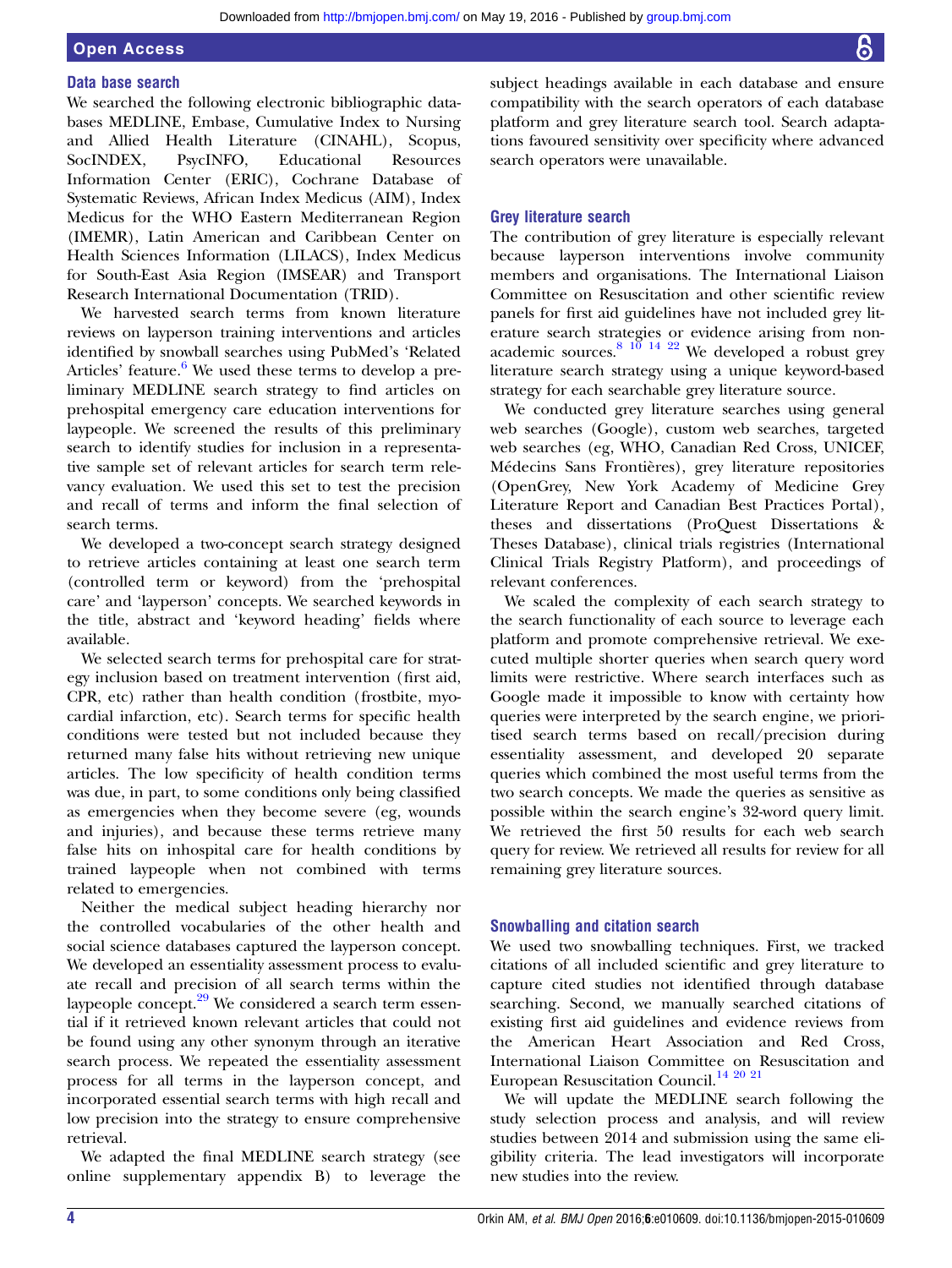#### Reviewers and reviewer training

We recruited a diverse interdisciplinary review team including nurses, physicians, paramedics and researchers. Reviewers consist of both content experts in emergency care and task shifting, as well as non-content experts. Where possible, content experts will be paired with non-content experts in title and abstract review to address underlying assumptions and preconceived notions that the content experts may have regarding the merit of included studies.

We created a custom-built website and data management system for screening using Google Sites, which offered a system to manage and share up-to-date infor-mation between investigators and reviewers.<sup>[30](#page-6-0)</sup> This platform houses the reviewer training materials and review sets, review protocol, project timeline, frequently asked questions and announcement board. The platform enables customisation for each reviewer to have access to materials, while the investigators can access all training sets and reviewer batches.

We will train reviewers using a purpose-developed internet video before screening a training set of 70 citations. The training set consists of a random subset of the search results identified for selection with the addition of seven key studies meeting some or all inclusion criteria as determined by lead investigators. All reviewers will complete the training set and we will calculate the inter-rater reliability (Fleiss' κ) to evaluate the reviewers' training set performance. The investigators will discuss reviewer questions in an open online forum. Reviewers will require substantial inter-rater agreement to pass the training and subsequently move on to title and abstract review (Fleiss' κ score >0.61).<sup>[31](#page-6-0)</sup> If we do not achieve substantial agreement between reviewers, we will conduct additional training or further specify inclusion and exclusion criteria.

#### Study selection

We will identify studies which meet the inclusion criteria using a two-stage approach: (1) title and abstract screening, and (2) full-text screening.

#### Title/abstract screening

Two reviewers will independently screen titles and abstracts, using the parameters in [table 1](#page-2-0). Citations will be batched into groups of ∼1250. Each batch contains a proportional amount of citations drawn from each database in the literature search. Each reviewer will screen the titles and abstracts of at least one batch and will only gain access to their batches. We will address discrepancies through discussion with a third reviewer and additional training based on eligibility criteria. If after discussion there is still doubt concerning study inclusion, we will retain it for full-text screening.

Reviewers are not blinded to the origin or authorship of the primary studies, and will be encouraged to search the abstract online for missing information. Masking the origin of primary studies is not necessary and may not improve the quality of review. $32$  Maintaining origin and authorship of studies is especially relevant because noncontent expert reviewers may have less experience with the literature.

#### Full-text screening

Two expert reviewers from the authorship team will independently assess full-text copies of studies included from title and abstract screening. A discussion between the two reviewers and a lead investigator will resolve discrepancies. We will report excluded studies at this stage in a 'Characteristics of Excluded Studies' table.

We will link multiple reports of the same study through examination of study details. Where necessary, we will correspond with study authors to clarify study eligibility, and request further information. Included studies will move on to data collection.

#### DATA COLLECTION

Two investigators will independently extract data from the included studies using an electronic data collection form. All data extractors will be familiar with the data collection form prior to extracting information from the included studies, and the form will be piloted using a sample of studies. Investigator feedback may modify the data collection form based on coding instructions that are confusing or incomplete, or that contain missing or unnecessary data. Where multiple reports exist on a single study, we will extract data from all reports into a single data collection form with each citation listed. The lead investigators will check the information gathered for irregularities and will remedy discrepancies through discussion. We will record discrepancies and will synthesise recorded data from each investigator into a consensus data form.

#### Data items

We will extract the following from included studies: information regarding the study (citation, design, objective), population (size, age, sex, geographic location, setting, reason for underserviced status, sociodemographics), intervention (mode of education, length of training, emergency health condition, layperson role, cost), control group (existence, size, geographic location, setting, reason for underserviced status), outcome (type of health outcome, description of health outcome, type of emergency care provided, effect size and confidence interval reported), and key conclusions of the study authors. We will collect primary outcomes regarding any individual or community health outcome related to physical or mental health. We will also collect secondary quantitative outcomes related to any social indicators of health at the individual or community level, such as metrics of community capacity or community resilience, and indicators of trained laypeople providing emergency care.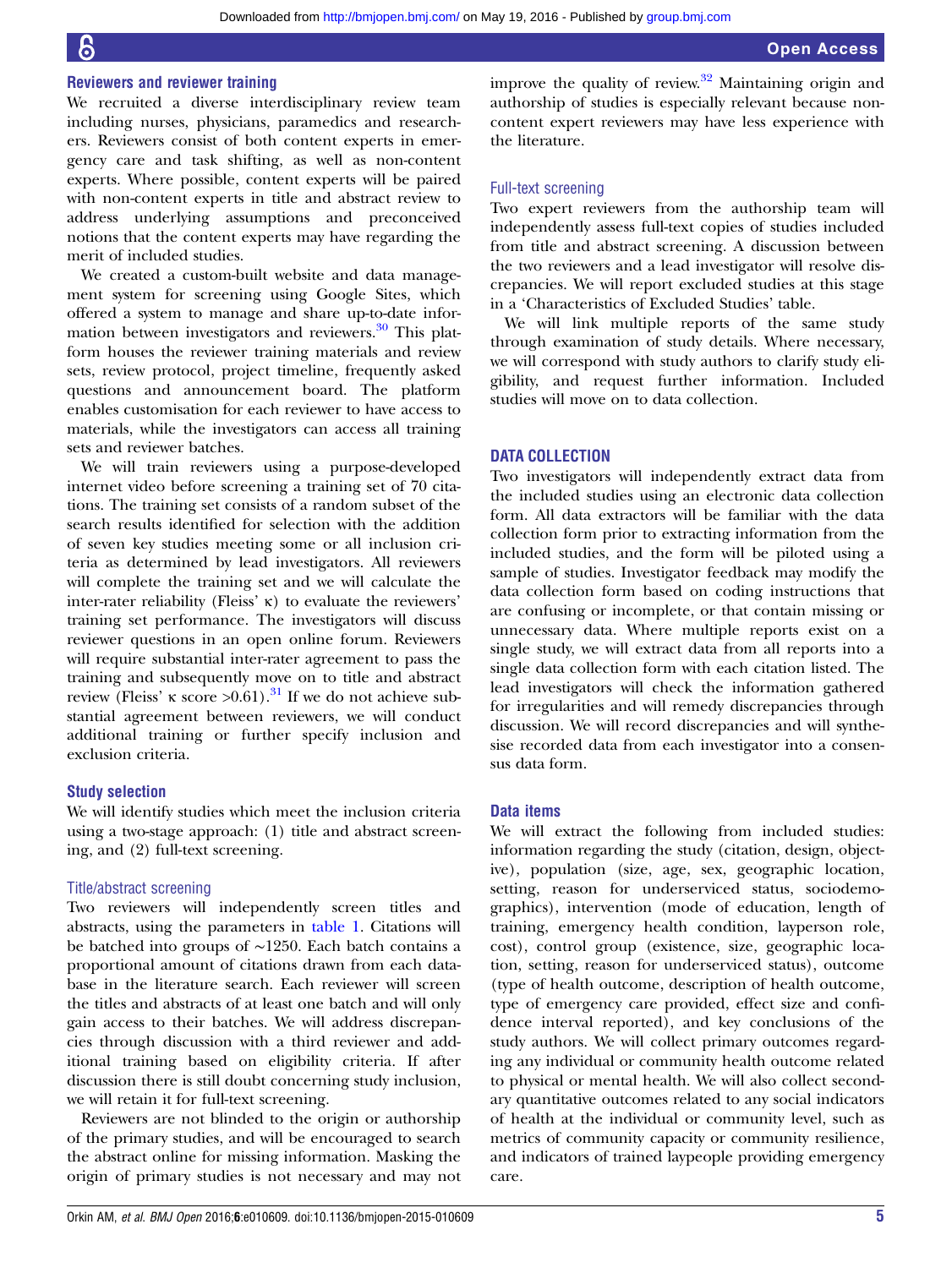#### Open Access

#### Risk of bias in individual studies

We will assess the following quality constructs for each study: external validity, selection bias, performance bias, measurement bias, attrition bias and confounding. We will accomplish this using standardised quality appraisal tools relevant to each study type such as the Downs and Black checklist and the Effective Public Health Practice Project quality assessment tool.<sup>33</sup><sup>34</sup>

Two investigators will assess risk of bias independently. We will resolve disagreements in consultation with a third investigator. Risk of bias tables will summarise the quality of individual studies.

#### SUMMARY MEASURES

We will compile the number of reports and corresponding studies along with appropriate summary measures for each health effect, such as differences in morbidity, mortality, community resilience or capacity measures. We will also calculate mean differences, where possible, for studies with continuous data and the relative risks for studies with dichotomous data.

#### Synthesis of results

We will summarise the included studies' characteristics and findings using a narrative approach because of the anticipated heterogeneity of studies, and will describe the intervention effects, reasons for any observed heterogeneity and the robustness of findings given identified biases. We will structure this narrative synthesis of results to highlight similarities and differences between studies. If there are a sufficient number of adequately similar studies, we will update our protocol with a statistical analysis plan through PROSPERO before conducting a random effects meta-analysis on aggregate data to estimate an overall effect size.

We will group studies that compare similar types of interventions or emergency health problems. Within each group, we will describe the setting, population, intervention and outcome using a narrative approach. A 'Summary of Findings' table will illustrate the available studies and weight of evidence for each intervention. We may undertake subgroup analyses for exploratory purposes depending on the volume and variability of the included studies. While specific subgroups cannot be anticipated in advance, if used, they would be based on characteristics of the populations, interventions and outcomes of the studies.

#### Risk of bias across studies

We will assess the collective risk of bias using a standardised tool, and this will influence the conclusions and recommendations following data synthesis. We will use the GRADE approach (Grading of Recommendations, Assessment, Development and Evaluation) to assess the quality of the body of evidence for each individual outcome.[35](#page-6-0) We will consider results based on randomised trials as higher quality than observational studies (eg,

cohort, case–control, cross-sectional, case series), however, we will evaluate each study on its own metrics and the culmination of such quality assessments considered in the collective body of evidence. We will address the risk of publication bias through the search process in scanning grey literature and conference proceedings. If meta-analysis is possible, we will also develop a funnel plot to assess publication bias.

#### ETHICS AND DISSEMINATION

This systematic review does not involve primary data collection, does not constitute research on human participants, and is not subject to additional ethical review or informed consent procedures. Results will be disseminated through a knowledge translation strategy involving an open-access peer-reviewed publication, academic conference presentations, and correspondence with stakeholders such as first aid training and guidelines organisations and researchers.

#### **CONCLUSION**

Though first aid is a globally ubiquitous practice, and task shifting to laypeople may address barriers to accessing essential care, little is known about the measurable health effects of first aid training and education in lowresource settings. This review will provide a summary of scientific knowledge on the measurable health effects of laypeople, and first aid training and education in the delivery of emergency care in low-resource settings. The review protocol provides an exhaustive scholarly and grey literature search strategy, admits a wide variety of research methods and metrics, and offers a highly inclusive definition of underserved populations and individual and community health effects. Overall, the review will provide a first summary of existing science on the role of laypeople in the delivery of emergency care in low-resource settings.

#### Author affiliations

<sup>1</sup>Dalla Lana School of Public Health, University of Toronto, Toronto, Ontario, Canada

<sup>2</sup>Rescu, Li Ka Shing Knowledge Institute, St. Michael's Hospital, Toronto, Ontario, Canada

<sup>3</sup>Northern Ontario School of Medicine, Thunder Bay, Ontario, Canada <sup>4</sup>Michael G. DeGroote School of Medicine, McMaster University, Hamilton, Ontario, Canada

5 Laurentian University, Sudbury, Ontario, Canada

<sup>6</sup>Centre for Rural and Northern Health Research, Sudbury, Ontario, Canada <sup>7</sup> Academic Centre for General Practice, Katholieke Universiteit Leuven, Leuven, Belgium

Contributors AMO, DV, SDR and SVV developed the study concept and question. AMO and DV provided overall project leadership and management. JDC, AM and AMO developed the initial draft of the protocol, and all authors reviewed and refined the protocol manuscript. AM, DV, AMO and MKF developed and executed the search strategy. MKF, JDC and AMO developed and revised the protocol for PROSPERO registration. EJM and JDC developed the online review interface and reviewer training materials and managed manuscript submission.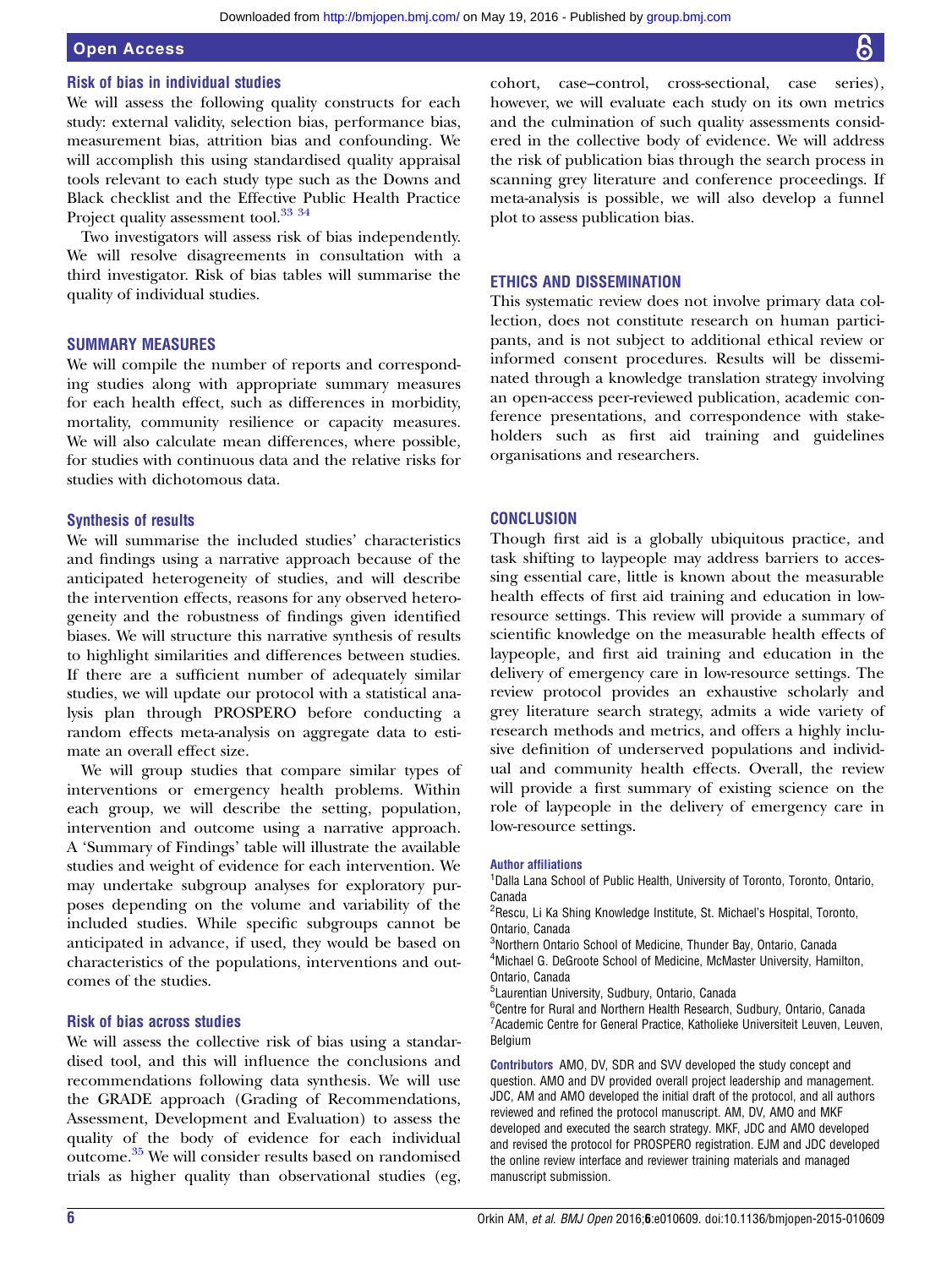<span id="page-6-0"></span>Funding This project received financial support from the Northern Ontario Academic Medicine Association Innovation Fund (Project #A-15-07).

Competing interests AMO and DV declare a non-financial conflict of interest through their affiliation with the Remote Health Initiative, a non-profit entity dedicated to enhancing care in remote settings. SVV declares an intellectual conflict of interest through his authorship of the African First Aid Guideline.

Provenance and peer review Not commissioned; externally peer reviewed.

Open Access This is an Open Access article distributed in accordance with the Creative Commons Attribution Non Commercial (CC BY-NC 4.0) license, which permits others to distribute, remix, adapt, build upon this work noncommercially, and license their derivative works on different terms, provided the original work is properly cited and the use is non-commercial. See: [http://](http://creativecommons.org/licenses/by-nc/4.0/) [creativecommons.org/licenses/by-nc/4.0/](http://creativecommons.org/licenses/by-nc/4.0/)

#### **REFERENCES**

- 1. Murad MK, Husum H. Trained lay first responders reduce trauma mortality: a controlled study of rural trauma in Iraq. Prehosp Disaster Med 2010;25:533–9.
- 2. Jayaraman S, Mabweijano JR, Lipnick MS, et al. First things first: effectiveness and scalability of a basic prehospital trauma care program for lay first-responders in Kampala, Uganda. [PLoS ONE](http://dx.doi.org/10.1371/journal.pone.0006955) 2009;4:e6955.
- 3. Cummins RO. The "chain of survival" concept: how it can save lives. Heart Dis Stroke 1991;1:43–5.
- 4. Kobusingye OC, Hyder AA, Bishai D, et al. Emergency medical systems in low-and middle-income countries: recommendations for action. [Bull World Health Organ](http://dx.doi.org//S0042-96862005000800017) 2005;83:626–31.
- 5. Bhanji F, Donoghue AJ, Wolff MS, et al. Part 14: education: 2015 American Heart Association guidelines update for cardiopulmonary resuscitation and emergency cardiovascular care. [Circulation](http://dx.doi.org/10.1161/CIR.0000000000000268) 2015;132:S561–73.
- 6. Lewin S, Munabi-Babigumira S, Glenton C, et al. Lay health workers in primary and community health care for maternal and child health and the management of infectious diseases. [Cochrane Database](http://dx.doi.org/10.1002/14651858.CD004015) [Syst Rev](http://dx.doi.org/10.1002/14651858.CD004015) 2010;(3):CD004015.
- 7. Van de Velde S, Heselmans A, Roex A, et al. Effectiveness of nonresuscitative first aid training in laypersons: a systematic review. [Ann Emerg Med](http://dx.doi.org/10.1016/j.annemergmed.2008.11.005) 2009;54:447–57.
- 8. He Z, Wynn P, Kendrick D. Non-resuscitative first aid training for children and laypeople: a systematic review. [Emerg Med J](http://dx.doi.org/10.1136/emermed-2013-202389) 2014;31:763–8.
- 9. Terry B, Bisanzo M, McNamara M, et al. Task shifting: Meeting the human resources needs for acute and emergency care in Africa. [Afr J Emerg Med](http://dx.doi.org/10.1016/j.afjem.2012.06.005) 2012;2:182-7.
- 10. Tannvik TD, Bakke HK, Wisborg T. A systematic literature review on first aid provided by laypeople to trauma victims. [Acta Anaesthesiol](http://dx.doi.org/10.1111/j.1399-6576.2012.02739.x) [Scand](http://dx.doi.org/10.1111/j.1399-6576.2012.02739.x) 2012;56:1222–7.
- 11. Sasson C, Rogers MAM, Dahl J, et al. Predictors of survival from out-of-hospital cardiac arrest: a systematic review and meta-analysis. [Circ Cardiovasc Qual Outcomes](http://dx.doi.org/10.1161/CIRCOUTCOMES.109.889576) 2009;3:63–81.
- 12. Graham R, McCoy MA, Schultz AM, eds., Committee on the Treatment of Cardiac Arrest: Current Status and Future Directions; Board on Health Sciences Policy; Institute of Medicine. Strategies to improve cardiac arrest survival: a time to act. Washington, DC: National Academies PressUS, 2015.
- 13. American Heart Association, American Stroke Association, International Liaison Community on Resuscitation. First Aid Training. 2015. [https://volunteer.heart.org/apps/pico/Pages/PublicComment.](https://volunteer.heart.org/apps/pico/Pages/PublicComment.aspx?q=773) [aspx?q=773](https://volunteer.heart.org/apps/pico/Pages/PublicComment.aspx?q=773) (accessed Nov 2015).
- 14. Singletary EM, Charlton NP, Epstein JL, et al. Part 15: First Aid: 2015 American Heart Association and American Red Cross Guidelines Update for First Aid. [Circulation](http://dx.doi.org/10.1161/CIR.0000000000000269) 2015;132Suppl 2):S574–89.
- 15. Kobusingye OC, Hyder AA, Bishai D, et al. Chapter 68: emergency medical services. In: Jamison DT, Breman JG, Measham AR, et al. Disease control priorities in developing countries. 2nd edn. Washington DC: The World Bank and Oxford University Press, 2006:1261–79.
- 16. Moher D, Shamseer L, Clarke M, et al. Preferred reporting items for systematic review and meta-analysis protocols (PRISMA-P) 2015 statement. [Syst Rev](http://dx.doi.org/10.1186/2046-4053-4-1) 2015;4:1.
- 17. Welch V, Petticrew M, Tugwell P, et al. PRISMA equity 2012 extension: reporting guidelines for systematic reviews with a focus on health equity. [PLoS Med](http://dx.doi.org/10.1371/journal.pmed.1001333) 2012;9:e1001333.
- 18. Higgins JPT, Green S. Cochrane handbook for systematic reviews of interventions, version 5.1.0. The Cochrane Collaboration, 2011. <http://www.cochrane-handbook.org>
- 19. Markenson D, Ferguson JD, Chameides L, et al. Part 17: First Aid 2010 American Heart Association and American Red Cross Guidelines for First Aid. [Circulation](http://dx.doi.org/10.1161/CIRCULATIONAHA.110.971150) 2010;122(Suppl 3):S934-46.
- 20. Van de Velde S, Broos P, Van Bouwelen M, et al European First Aid Manual Project, Belgian Red Cross-Flanders. European first aid guidelines. Resuscitation 2007;72:240–51.
- 21. Van de Velde S, De Buck E, Vandekerckhove P, et al. Evidence-based African first aid guidelines and training materials. [PLoS Med](http://dx.doi.org/10.1371/journal.pmed.1001059) 2011;8:e1001059.
- 22. UyBico SJ, Pavel S, Gross CP, et al. Recruiting vulnerable populations into research: a systematic review of recruitment interventions. [J Gen Intern Med](http://dx.doi.org/10.1007/s11606-007-0126-3) 2007;22:852–63.
- 23. Flaskerud JH, Winslow BJ. Conceptualizing vulnerable populations health-related research. [Nurs Res](http://dx.doi.org/10.1097/00006199-199803000-00005) 1998;47:69-78.
- 24. Weitz TA, Freund KM, Wright L. Identifying and caring for underserved populations: experience of The National Centers of Excellence in Women's Health. [J Womens Health Gend Based Med](http://dx.doi.org/10.1089/152460901317193521) 2001;10:937–52.
- 25. Google. Google Translate.<https://translate.google.ca> (accessed Nov 2015).
- 26. Alpi KM. Expert searching in public health. J Med Lib Assoc 2005;93:97–103.
- 27. National Academy of Science. Standards for systematic review. 2015. [http://www.iom.edu/Reports/2011/Finding-What-Works-in-](http://www.iom.edu/Reports/2011/Finding-What-Works-in-Health-Care-Standards-for-Systematic-Reviews/Standards.aspx?page=2)[Health-Care-Standards-for-Systematic-Reviews/Standards.aspx?](http://www.iom.edu/Reports/2011/Finding-What-Works-in-Health-Care-Standards-for-Systematic-Reviews/Standards.aspx?page=2) [page=2](http://www.iom.edu/Reports/2011/Finding-What-Works-in-Health-Care-Standards-for-Systematic-Reviews/Standards.aspx?page=2) (accessed Nov 2015).
- 28. Relevo R, Balshem H. Finding evidence for comparing medical interventions: AHRQ and the Effective Health Care Program. J Clin Epidemiol 2011;64:1168–77.
- 29. Almanssori S. Creating a comprehensive search strategy for research on learning disabilities using the pearl harvesting information retrieval framework (dissertation). London, Ontario: University of Western Ontario, 2015:49.
- 30. Google. Google sites overview. 2011. [http://www.google.com/sites/](http://www.google.com/sites/overview.html) [overview.html](http://www.google.com/sites/overview.html) (accessed Nov 2015).
- 31. Landis JR, Koch GG. The measurement of observer agreement for categorical data. [Biometrics](http://dx.doi.org/10.2307/2529310) 1977;33:159-74
- 32. Berlin JA. Does blinding of readers affect the results of meta-analyses? [Lancet](http://dx.doi.org/10.1016/S0140-6736(05)62352-5) 1997;350:185-6.
- 33. Downs SH, Black N. The feasibility of creating a checklist for the assessment of the methodological quality both of randomised and non-randomised studies of health care interventions. [J Epidemiol](http://dx.doi.org/10.1136/jech.52.6.377) [Community Health](http://dx.doi.org/10.1136/jech.52.6.377) 1998;52:377–84.
- 34. Effective Public Health Practice Project. Quality assessment tool for quantitative studies. [http://www.ephpp.ca/PDF/](http://www.ephpp.ca/PDF/Quality20Assessment20Tool_2010_2.pdf) [Quality20Assessment20Tool\\_2010\\_2.pdf](http://www.ephpp.ca/PDF/Quality20Assessment20Tool_2010_2.pdf) (accessed Nov 2015).
- 35. Guyatt GH, Oxman AD, Schünemann HJ, et al. GRADE guidelines: a new series of articles in the Journal of Clinical Epidemiology. [J Clin Epidemiol](http://dx.doi.org/10.1016/j.jclinepi.2010.09.011) 2011;64:380–2.